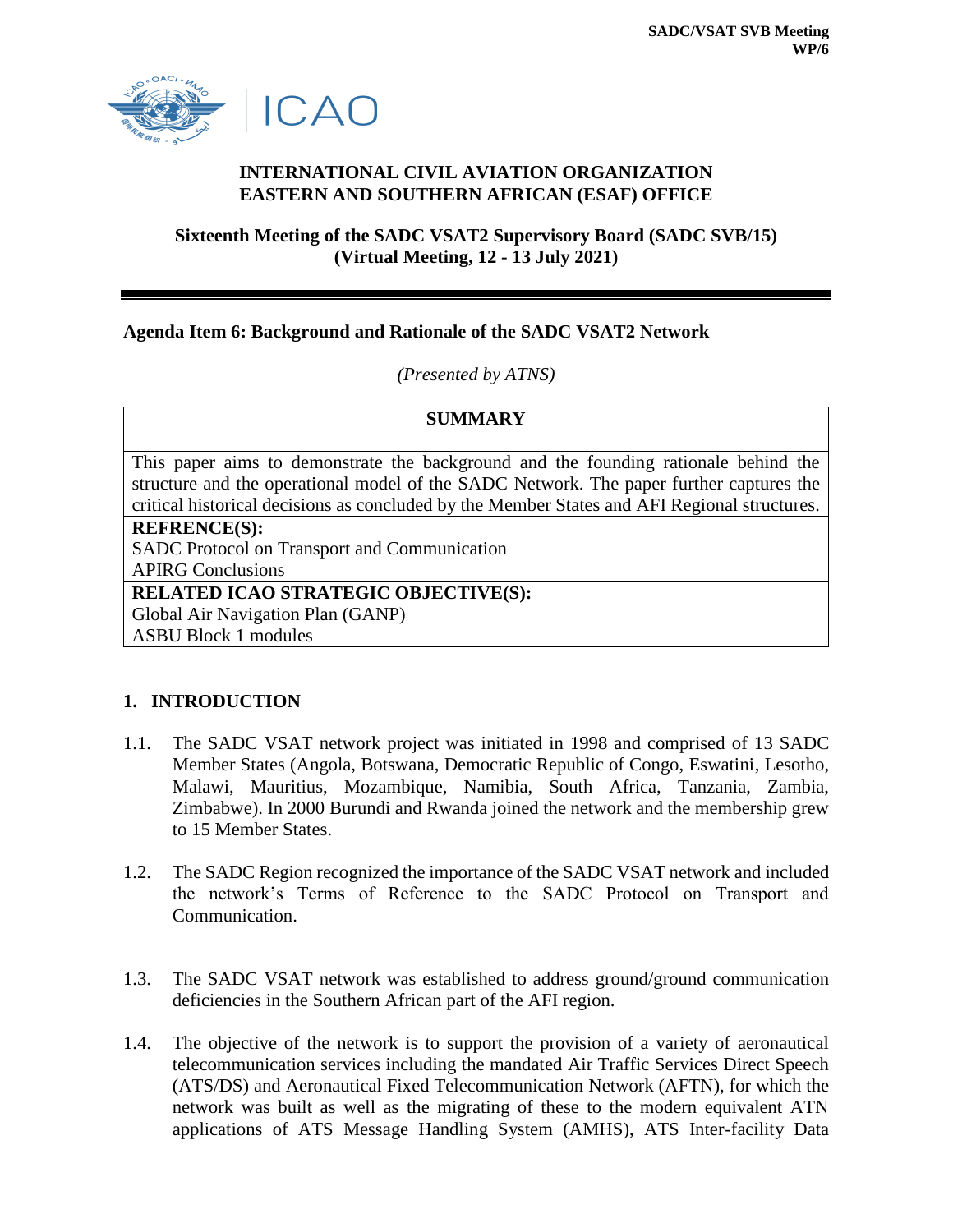Communications (AIDC) and Voice over Internet Protocol (VoIP).

- 1.5. In 2012, the Eighteenth Meeting of the APIRG (APIRG/18) held in Kampala commended the improvement in ATS/DS and AFTN services in the AFI Region and recommended States to put in place mechanisms for future sustainability of the SADC VSAT network beyond 2015, under its conclusion 18/27 – *Arrangements to Ensure Sustainability of NAFISAT and SADC VSAT/2 Networks.*
- 1.6. In 2013, the Nineteenth Meeting of the APIRG (APIRG/19) held in Senegal commended the positive agreement reached by SADC States, ATNS and IATA to maintain, upgrade and/replace the network for the upcoming 7 years, to support the continued and effective provision of Air Traffic Management services, pursuant to APIRG Conclusion 19/27 – *Arrangements to Ensure Sustainability of NAFISAT and SADC VSAT/2 Networks*.

# **2. DISCUSSION**

- 2.1. The SADC VSAT/2 network upgrade was completed in 2017 to enable the network to be IP capable. Subsequent to the upgrade, the optimization of the bandwidth was undertaken and completed in 2018.
- 2.2. The following are some of the services that the network is capable of supporting.
	- Computer-to-computer data exchanges between ATS Flight Data Processing Systems (FDPS);
	- $\triangleright$  Operational meteorological data exchanges;
	- $\triangleright$  Operational aeronautical information services exchanges;
	- $\triangleright$  Aeronautical administrative support;
	- ADS-B and Radar data exchanges; and
	- VHF Extended range.
- 2.3. A technical feasibility study was conducted in 2018 and showed that the upgraded networks are technically capable of supporting the added services, however these services will require additional satellite spectrum and in some cases hardware.
- 2.4. The services currently operating on the networks are the following.
	- Aeronautical Fixed Telecommunication Network (AFTN) data services;
	- Aeronautical Message Handling System (AMHS); and
	- Air Traffic Services Direct Speech (ATS/DS) voice services
- 2.5. A Proof of Concept (PoC) was conducted in 2018 to measure the impact of Value-Added Services on the NAFISAT network to ensure that the network is flexible and scalable to adopt future services.
- 2.6. The PoC was conducted between South Africa and a NAFISAT Member State (Seychelles) and the objective was to test if the network was able to handle a continuous data stream in the form of the:
	- Space-based ADSB data; and
	- The Centralized AIM database client connectivity.